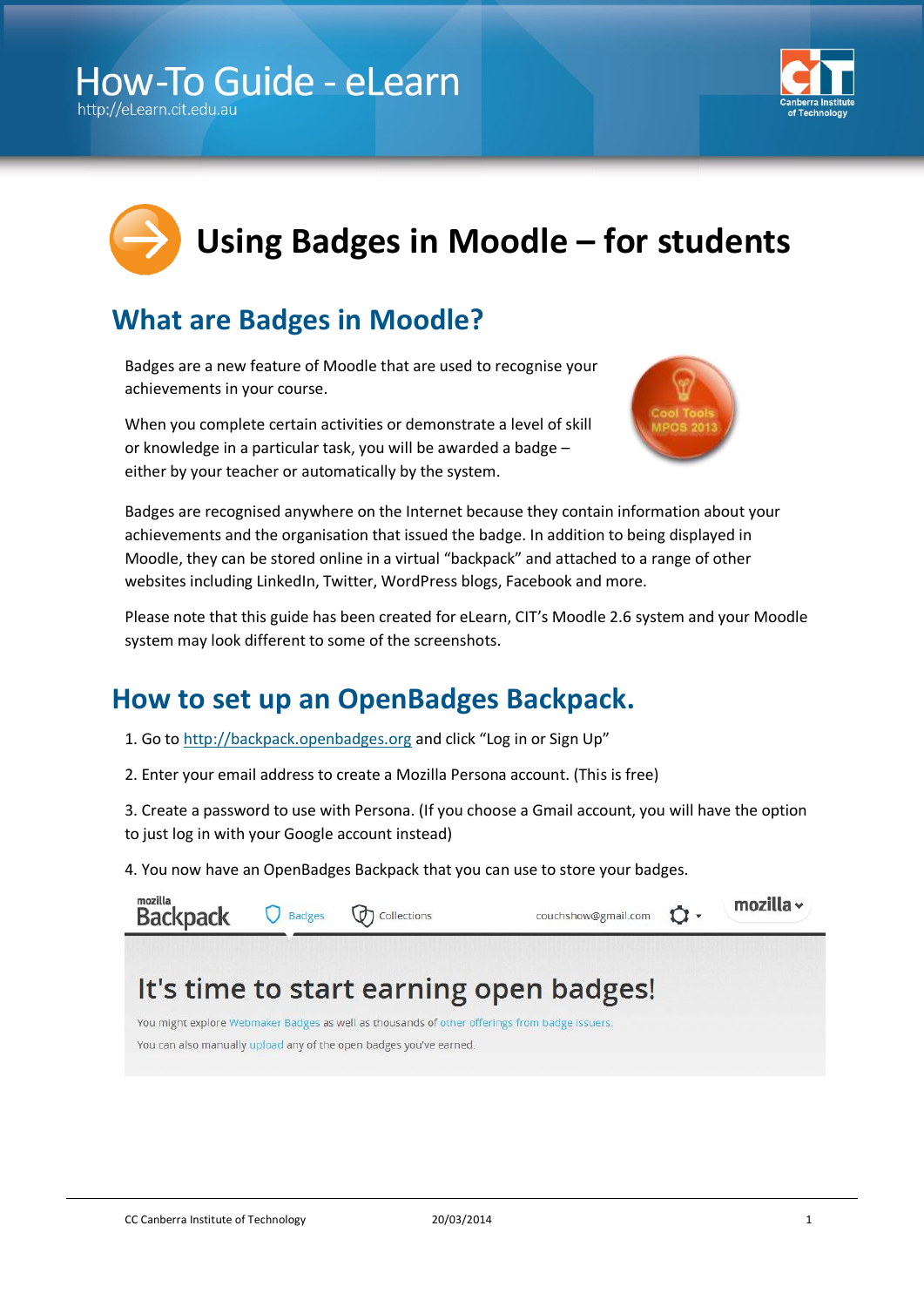### **Connecting your OpenBadges Backpack to Moodle**

1. Log in to Moodle eLearn HELP 2. Access your profile by clicking your You are logged in as Colin Student (Log out) name 3. Click Badges and then Backpack **ADMINISTRATION** settings in the Administration section of the page.  $\blacksquare$  My profile settings **Edit profile Security keys**  $\mathbf{r}$ " Messaging  $\blacktriangleright$  Blogs  $\bullet$  Badges Preferences **Backpack settings Backpack connection** 4. Click Sign in with your Email to URL http://backpack.openbadges.org connect your Moodle profile with Status Not connected your OpenBadges Backpack. Sign in with your Email  $(?)$ 5. You will need to use the login information that you used to create your OpenBadges Backpack. **Example 2** Example 2 Backpack connection 6. Your Backpack should now be URL http://backpack.openbadges.org connected to your Moodle profile. **Status Connected** Any badges that you earn in Moodle Email address @ couchshow@gmail.com courses can now be added to your Disconnect Backpack and shared online.